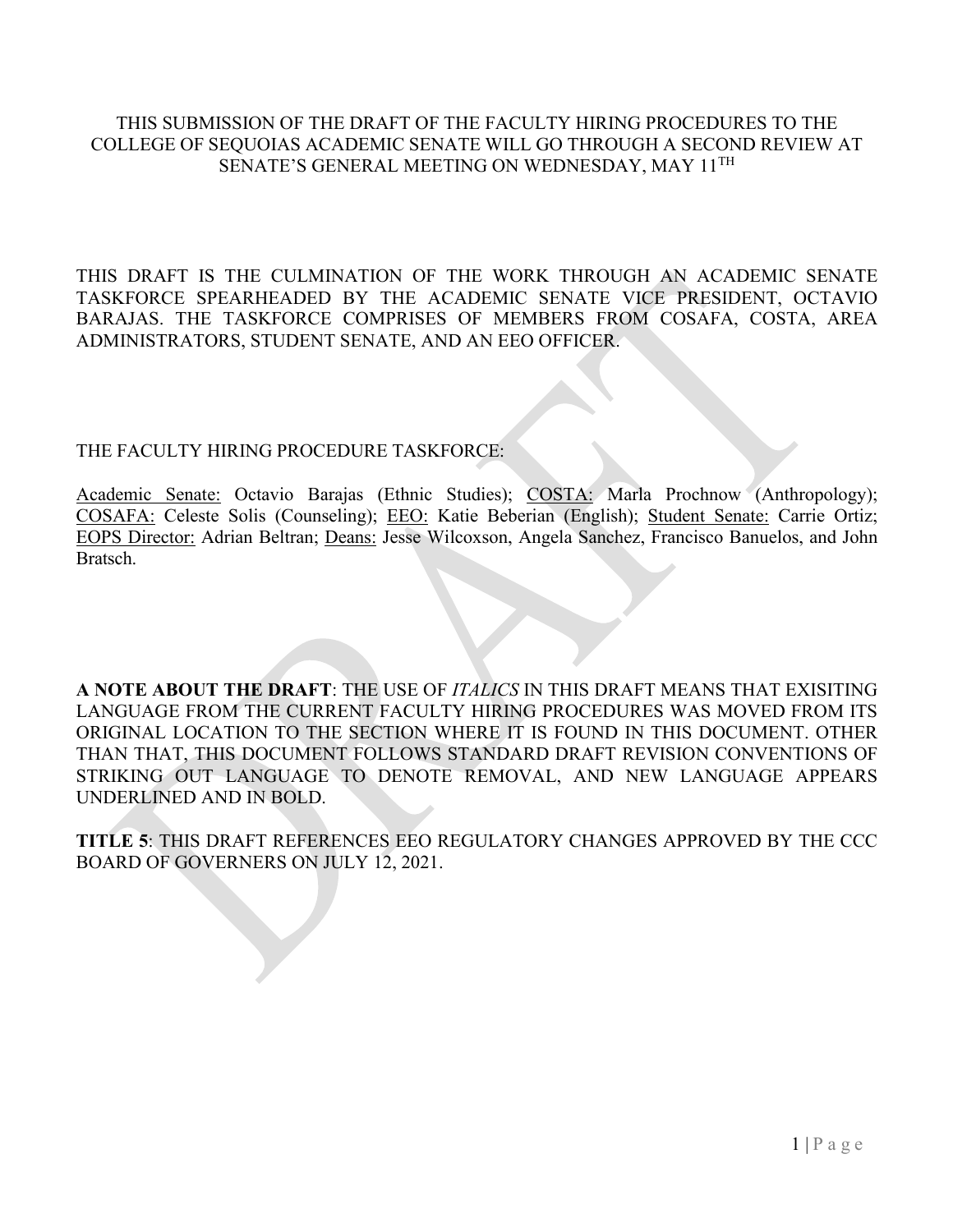# **FACULTY HIRING PROCEDURES**

# College of the Sequoias Community College District JOINT AGREEMENT

Between

The College of the Sequoias Community College District and The College of the Sequoias Academic Senate

> ADOPTED BY THE BOARD OF TRUSTEES on XXXXXXX

The attached document represents the joint agreement reached between the College of the Sequoias Community College District and the College of the Sequoias Academic Senate on faculty hiring procedures. The joint agreement of XXXXX and revised in XXXXXX will be replaced by this newly adopted procedure.

President/Superintendent

Academic Senate President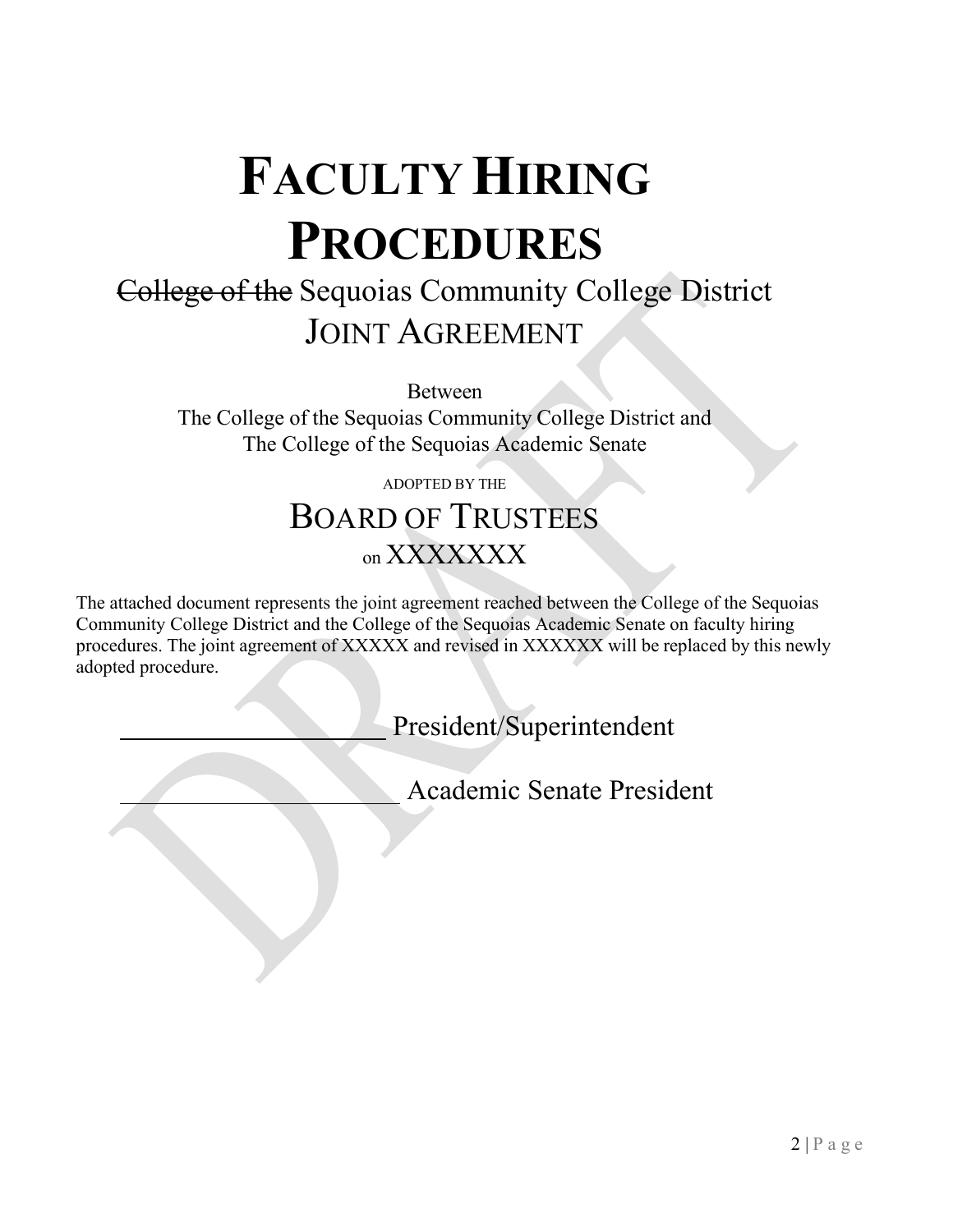# **FACULTY HIRING PROCEDURES College of the Sequoias Community College District**

# **INTRODUCTION**

Some of the **The** procedures contained in this document, which are intended to facilitate the implementation of Board Policies, may occasionally need to be revised **should be reviewed and revised at least once every three years by a joint task force**. **According to California Education Code Section (ED Code) 87360 (b): "Hiring criteria, policies, and procedures for new faculty shall be developed and agreed upon jointly by representatives of the governing board, and the academic senate, and approved by the governing board."** When such a need arises, Human Resource Services and the Academic Senate will meet and confer regarding any proposed changes to the Procedures contained herein. Upon mutual agreement changes **Changes** to procedures may be made **upon mutual agreement between the Superintendent/President and Academic Senate.**

# **Table of Contents (←WILL BE REVISED UPON APPROVAL)**

| Human Resource Services and Equal Employment Opportunity Officer Responsibility 5 |  |
|-----------------------------------------------------------------------------------|--|
|                                                                                   |  |
|                                                                                   |  |

# **Interview Selection [Procedures](#page-10-0)**

# **Selection of Final Candidates**

#### **Emergency Hiring of [Temporary](#page-17-0) and Adjunct Faculty Positions**

| Policy |  |
|--------|--|
|        |  |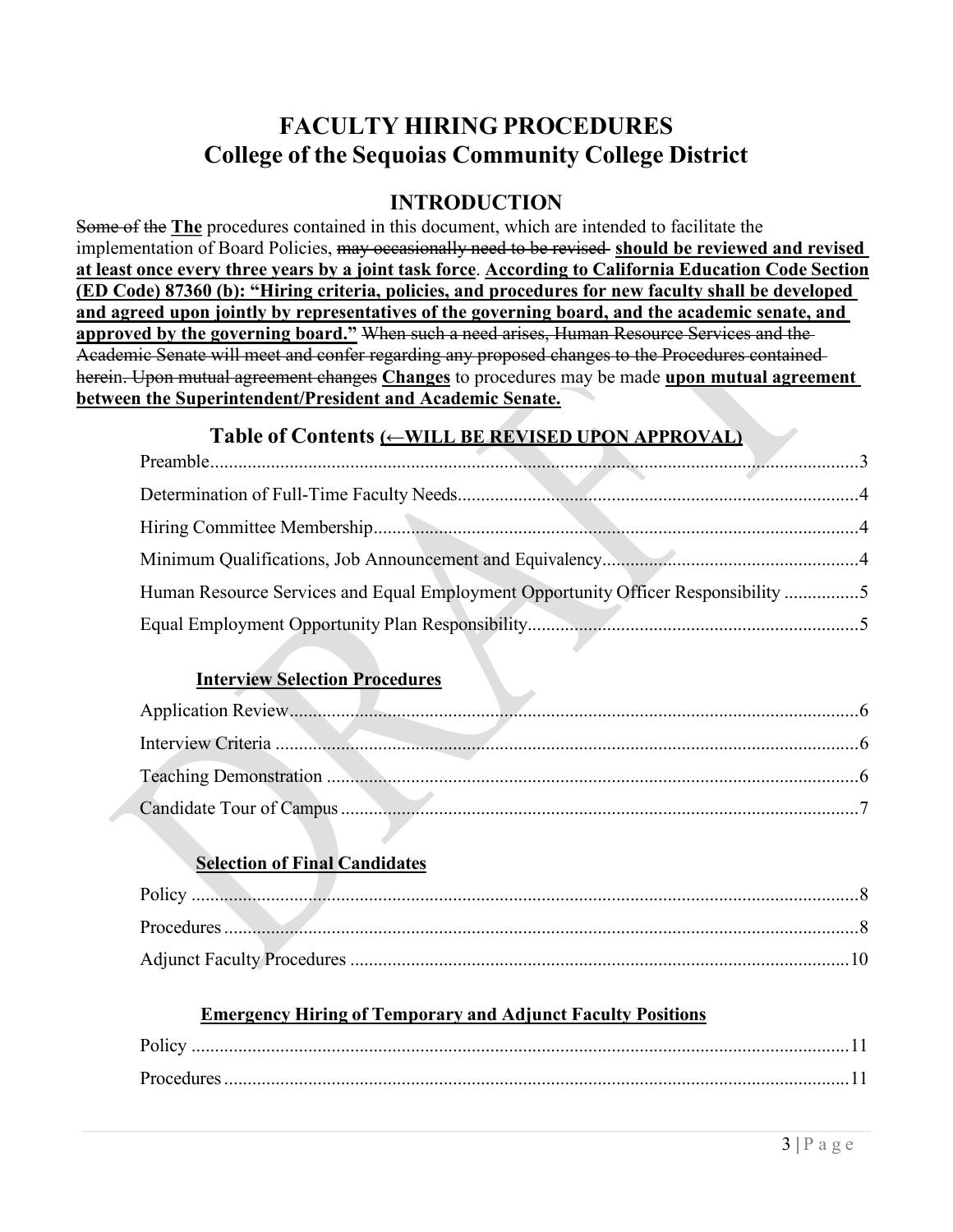#### <span id="page-3-0"></span>**Faculty Hiring Procedures Definition of Key Terms**

**This list of definitions is from the CCCO Vision for Success website's Diversity, Equity, and Inclusion Glossary of Terms.**

**Bias: Is an inclination, feeling, or opinion, especially one that is preconceived or unreasoned. Biases are unreasonably negative feelings, preferences, or opinions about a social group. It is grounded in stereotypes and prejudices.**

**Discrimination: The unequal treatment of members of various groups based on race, ethnicity, gender, social class, sexual orientation, physical ability, religion, national origin, age, physical/mental abilities and other categories that may result in disadvantages and differences in provision of goods, services or opportunities.** 

**Diversity: The myriad of ways in which people differ, including the psychological, physical, cognitive, and social differences that occur among all individuals, such as race, ethnicity, nationality, socioeconomic status, religion, economic class, education, age, gender, sexual orientation, marital status, mental and physical ability, and learning styles. Diversity is all inclusive and supportive of the proposition that everyone and every group should be valued. It is about understanding these differences and moving beyond simple tolerance to embracing and celebrating the rich dimensions of our differences.**

**Equality: The condition under which every individual is treated in the same way, and is granted the same access, rights, and responsibilities, regardless of their individual differences. People who support equality believe that different circumstances and identities should not prescribe social disadvantage; therefore, equality is the elimination of this disadvantage.**

**Equity: The condition under which individuals are provided the resources they need to have access to the same opportunities, as the general population. Equity accounts for systematic inequalities, meaning the distribution of resources provides more for those who need it most. Conversely equality indicates uniformity where everything is evenly distributed among people.**

**Equity-Minded: Is a schema that provides an alternative framework for understanding the causes of equity gaps in outcomes and the action needed to close them. Rather than attribute inequities in outcomes to student deficits, being equity-minded involves interpreting inequitable outcomes as a signal that practices are not working as intended. Inequities are eliminated through changes in institutional practices, policies, culture, and routines. Equity-mindedness encompasses being (l) race conscious, (2) institutionally focused, (3) evidence based, (4) systemically aware, and (5) action oriented.**

**Implicit Bias: Bias that results from the tendency to process information based on unconscious associations and feelings, even when these are contrary to one's conscious or declared beliefs.**

**Inclusion: Authentically bringing traditionally excluded individuals and/or groups into processes, activities, and decision/policy making in a way that shares power.**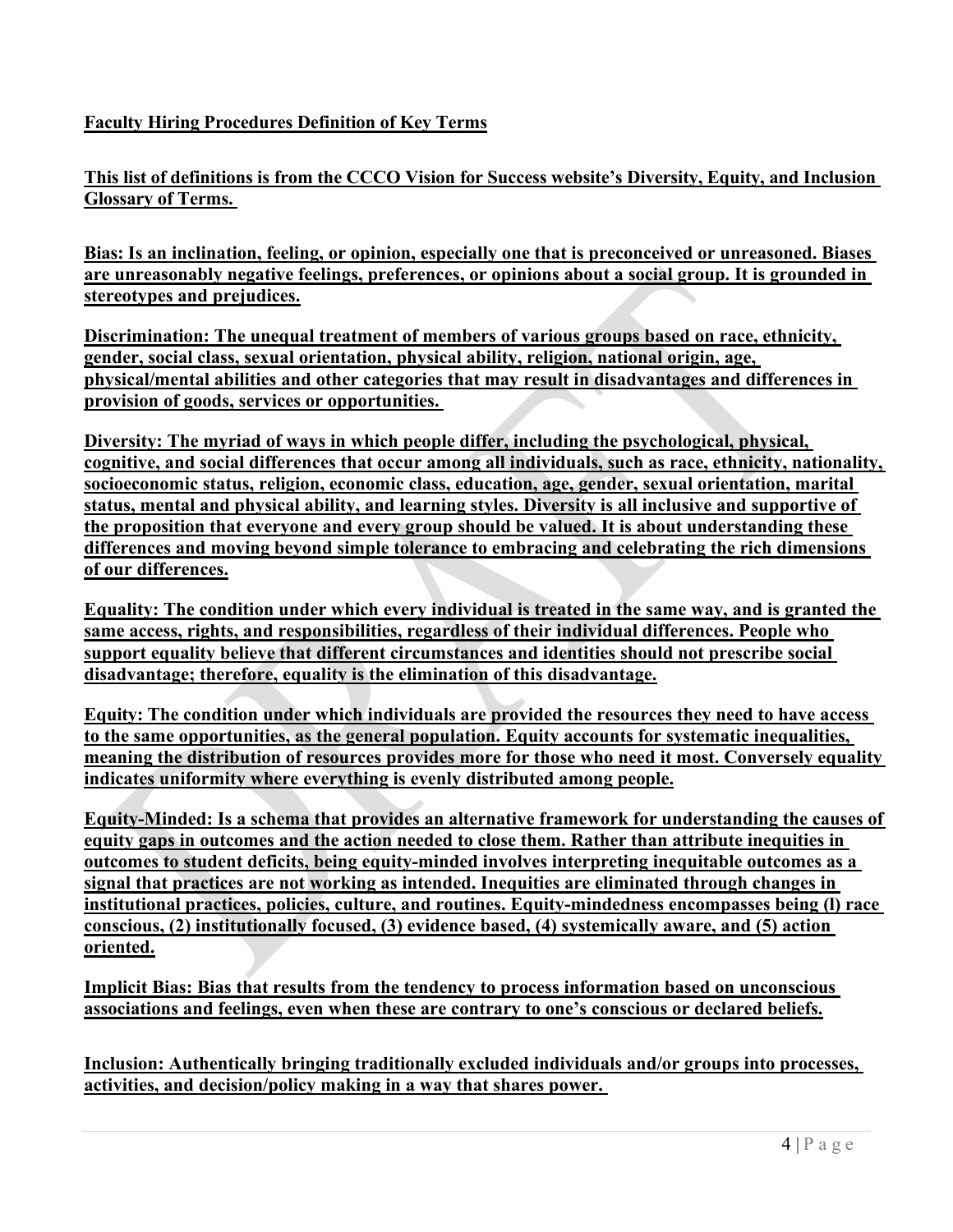#### PREAMBLE

The College of the Sequoias Community College District hiring procedures are designed to insure **ensure** the hiring of faculty who are:

- An Expert **Specialists** in their subject areas,
- Skilled in teaching and serving the needs of a varied **diverse** student population,
- Capable of enhancing the College District's overall educational effectiveness, and
- Sensitive to and representative of gender, disability status, age, ethnic and cultural diversity of the College District's population. **Responsive to and reflective of race, religious creed, color, national origin, ancestry, physical disability, mental disability, medical condition, marital status, sex, gender, gender identity, gender expression, age, or sexual orientation of any person, or military or veteran status of the District's population**
- **Equity-minded (Title 5 § 53000)**

These procedures are designed to reflect the following principles:

- 1. The Governing Board of the College District **Sequoias Community College District Board of Trustees** derives its authority from statute and from its status as the entity holding the institution in trust for the benefit of the public. As a result, the Governing Board **of Trustees** and the administrators it appoints have the principal legal and public responsibility for insuring **ensuring** an equitable hiring process **for equal employment opportunities**.
- 2. Faculty members derive their authority from their expertise as teachers and subject matter specialists and from their status as professionals. The faculty has an inherent professional responsibility in the development and implementation of policies and procedures governing the **equitable** hiring process **for equal employment opportunities**.
- 3. Faculty hiring procedures are based on the joint recognition by all members of the college community district that responsibility for selecting faculty from a pool of qualified applicants is shared cooperatively by the faculty, the administration and the Board of Trustees participating effectively in all phases of the hiring process.
- 4. It is assumed that strict confidentiality shall characterize all procedures relative to faculty hiring. Persons who serve on Level One Hiring Committees shall be advised that they are representing the College of the Sequoias Community College District Board of Trustees and are, therefore, agents of the College District and subject to all state and federal law and regulations.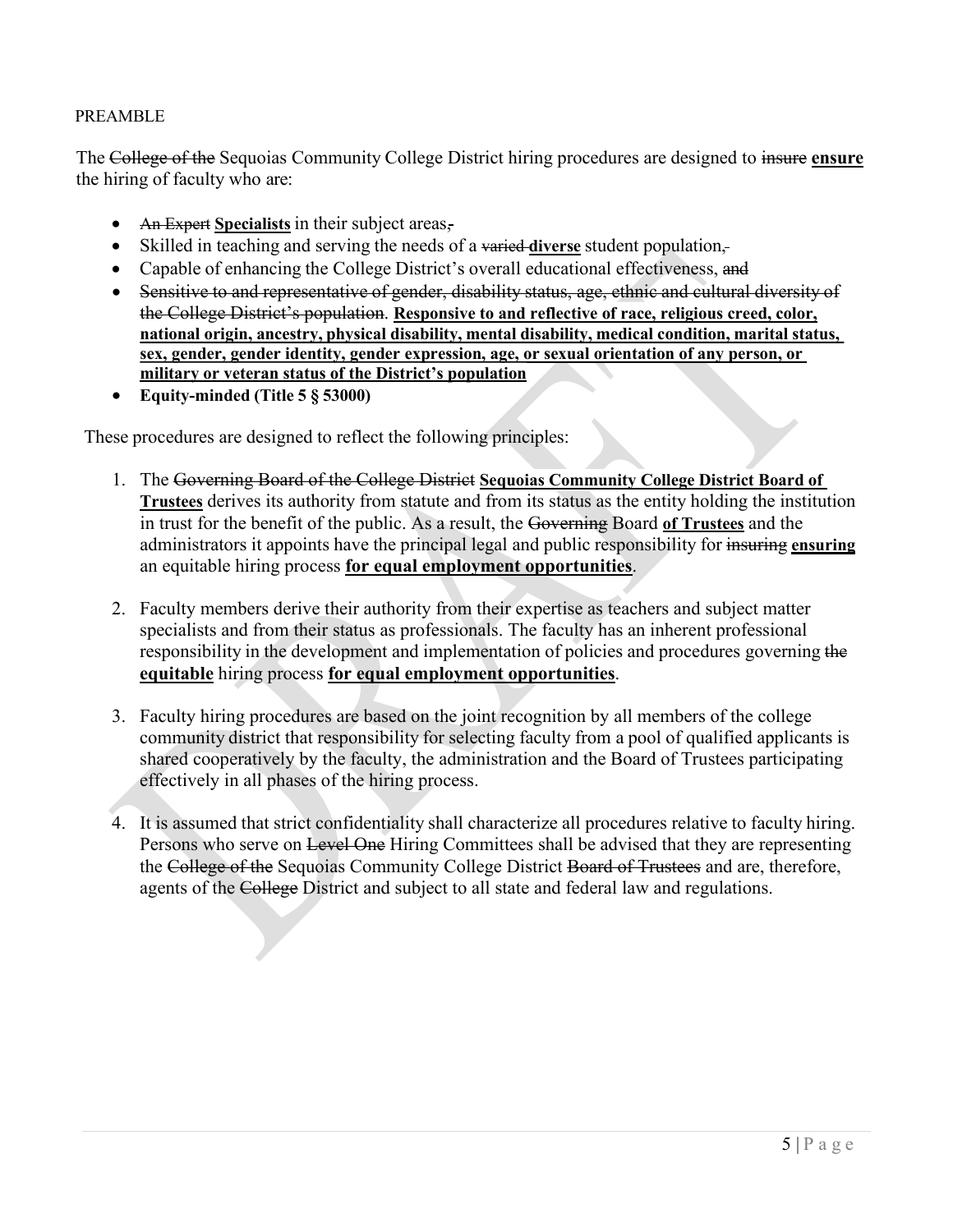#### <span id="page-5-0"></span>*EQUAL EMPLOYMENT OPPORTUNITY PLAN*

**College of the Sequoias Community College District has an Equal Employment Opportunity plan that is reviewed on an annual basis that all those participating in the hiring process must** 

**be familiar with (Title 5, § 53003 (b)).** It is the responsibility of the Academic Senate, the **Office of** *Human Resource Services Office, the Equal Employment Opportunity Officer and the administration to jointly design procedures that insure ensure the participants in the selection process are knowledgeable about applicable federal and State* **state** *law and the equal employment opportunity goals and procedures of the College District.* This training is to familiarize the participants with the binding legal constraints the institution works under, as well as suggest a variety of approaches to meeting the requirements of quality hiring and equal employment opportunity.

#### **Therefore, in accordance with Ed Code and as described in the EEO Plan, hiring committee members must undergo training prior to participation in a hiring committee. The EEO Plan and Title 5, § 53003 (6) list what the training must include.**

*Since equal employment opportunity works best when it increases the number of qualified applicants to the College District, it is imperative that there be enough time to extend the deadline for each position, if deemed necessary. This underscores the need for early position identification and announcement. It also requires the suggestions of the Equal Employment Opportunity Officer or his/her* **their** *designee in reviewing the composition and size of the committee (which should include* **diverse** *member***ship** *with diverse perspectives*).

#### **OFFICE OF** *HUMAN RESOURCE***S SERVICES OFFICE** *AND EQUAL EMPLOYMENT OPPORTUNITYOFFICER RESPONSIBILITY*

*The College District's* **Office of** *Human Resources Services Office and Equal Employment Opportunity Officer or his/her* **their** *designee will monitor the entire process as nonvoting members of the committee to insure* **ensure** *compliance with all relevant federal and State applicable laws and the College District's regulations. The Equal Employment Opportunity Officer shall serve as a consultant on College District regulations and federal and state applicable laws and be responsible for the application of equal employment opportunity policies and procedures.* **During the hiring process, the duties of the Equal Employment Opportunity Officer or their designee(s) include:**

- **Ensuring a diverse Level One committee**
- **Making sure committee members have received appropriate training as described by Ed Code and within these hiring procedures**
- **Reviewing and approving the job flier**
- **Reviewing the applicant pool for diversity**
- **Reviewing interview questions for equity**
- **Monitoring committee-level deliberations as a non-voting committee member for EEO, (i.e. avoiding bias)**

#### **These duties are mentioned and clarified in these procedures at each stage of the hiring process.**

The Office of Human Resources-Services Office-will keep all relevant records, such as interview questions *and scoring sheets, for a period of* **at least** *three years for the purpose of verifying* **reviewing the effectiveness of the equal employment opportunity program.** *the equity of the selection procedures.*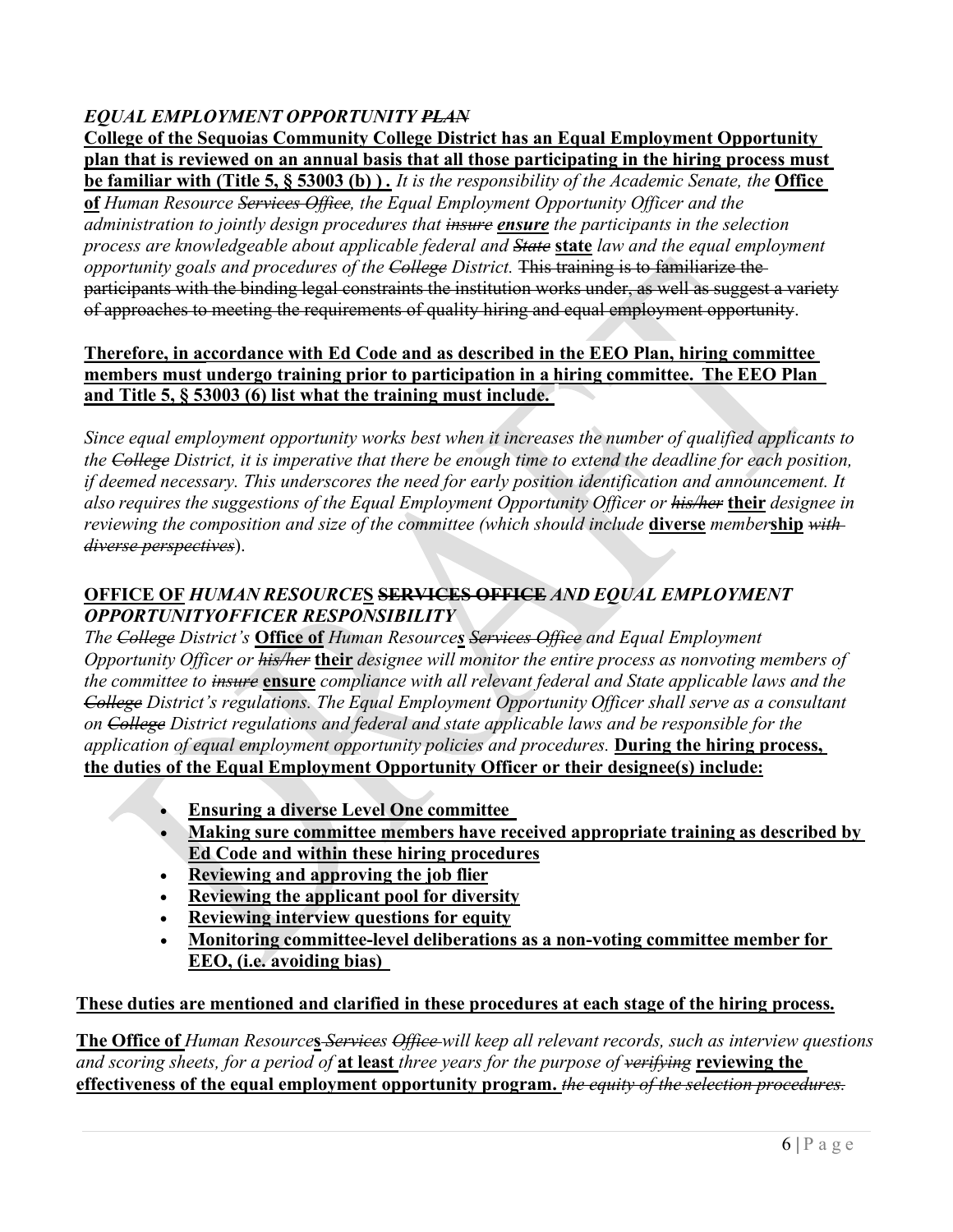# **DETERMINATION OF FULL–TIME FACULTY NEEDS**

The need for full–time faculty positions shall be determined cooperatively through a planning process that involves the division chairs, the College District's Budget Committee, Instructional Council and the appropriate administrators. A contract faculty position requires the approval of the College District's Board of Trustees prior to the commencement of employment. **is outlined in AP 3262 and AP 3263.**

#### **After positions are approved, the area administrator will submit the HR 5 form to begin the hiring process.**

#### **HIRING PROCESS: LEVEL ONE AND LEVEL TWO**

*Hiring new faculty shall represent the culmination of a cooperative process involving decisions made by two separate committees; first, by the Level One Hiring Committee (job announcement, application evaluation, and first level interview process) and secondly, by the Level Two Committee (Superintendent/President's committee). Neither committee is charged with the complete task of hiring new faculty; rather, they perform complementary roles.*

#### **All documents, rating systems, and notes from the hiring process must be submitted to the Office of Human Resources.**

#### <span id="page-6-0"></span>**LEVEL ONE HIRING COMMITTEE MEMBERSHIP**

Once the need for faculty positions has been established, the division chair (or the equivalent) will invite all interested faculty members and the appropriate administrator to discuss formation of a Level One Hiring Committee. The Level One Hiring Committee shall consist of at most eight **twelve**, **but at least seven members**, to include:

- a. Area administrator **or their designee**
- b. Division chair or his/her **their** designee
- c. Equal Employment Opportunity Officer or his/her **their appropriately trained** designee. **This person is a non-voting member who participate in the deliberations after interviews, with the possibility of participating in the interviews.**
- d. Up to five **six** but not less than three additional **full-time faculty** members of the division or department for which the hiring is taking place; if there are insufficient members of the division or department **to create a diverse hiring committee**, said division may **shall** designate qualified individuals from outside the division or from outside the College District to ensure diverse perspectives are represented **representation**.
- e. Up to two but not less than one additional member that may be from outside the division, or the **District, to ensure diverse representation, a community member, adjunct faculty member, classified staff member, or additional administrator. When hiring for a particular site, representation from that site should be prioritized.**
- f. **If eight full-time faculty members on a second area administrator should be added to the committee.**
- g. **A student may serve on the interview panel and provide input to the process. Students are nonvoting members and should provide input but should not attend level one hiring committee discussion of candidates.**

**Divisions should create methods to ensure the opportunity to all members of a department to serve on hiring committees on a rotating basis, rather than using a method of strict seniority.**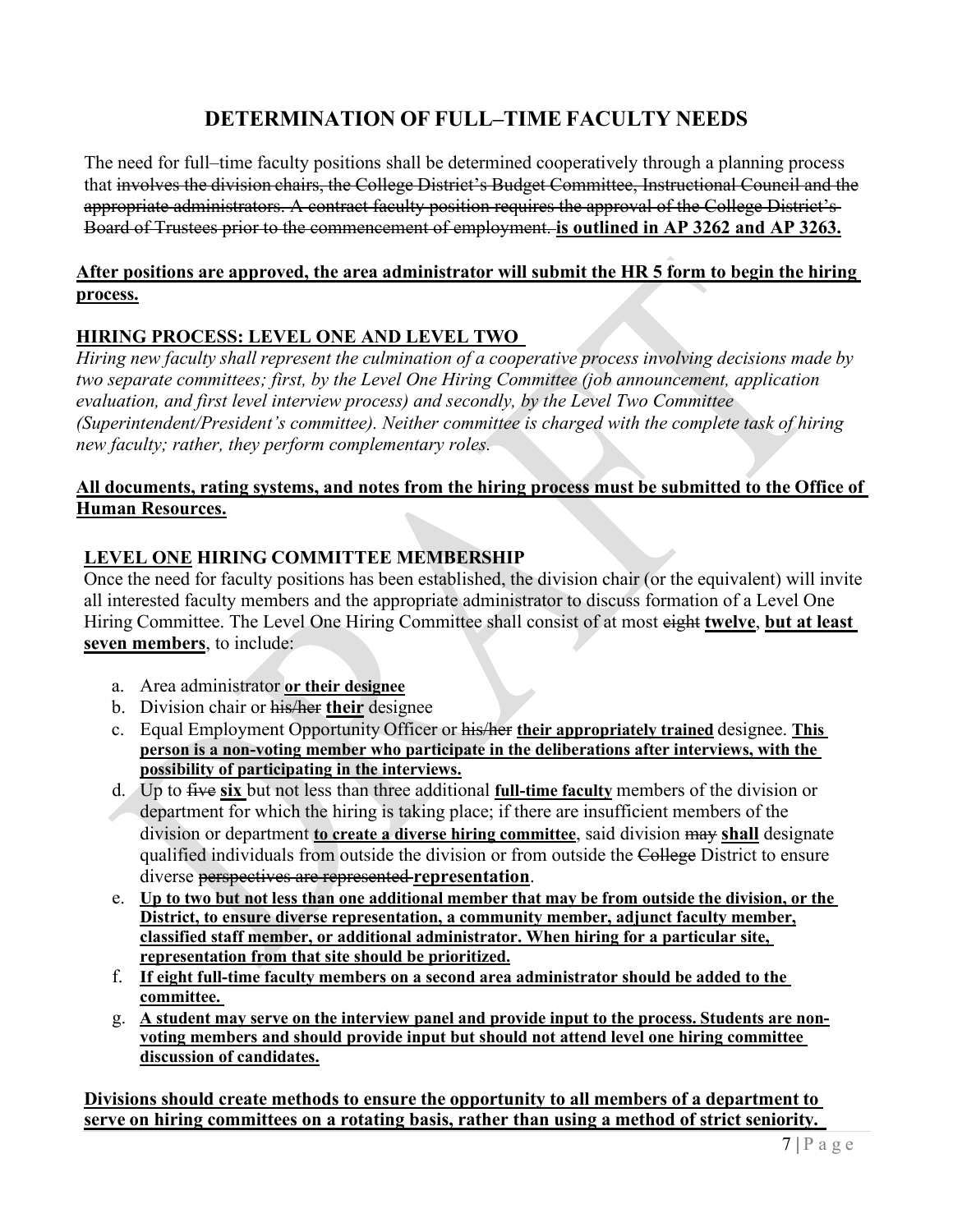If a close relative (as defined by the Education Code **in AP 7310 and BP 7310**) of a committee member applies for the position, that member shall be excused and, if possible, **can be** replaced.

The Level One Hiring Committee, at its first meeting, shall elect a chairperson from among the faculty members of the committee **and should involve an EEO Officer, or their designee, to review and discuss practices for upholding EEO standards**. **Duties of the chairperson should include facilitating discussion, coordinate the preparation of a job announcement, organizing meetings (including the first and second interviews), being the contact person between the committee and the Office of Human Resources, and serve as a bridge to the Level Two committee. The administrator's role should include submitting the HR 5 Form, making sure committee members are current with training and supporting the faculty chairperson with administrative processes and legal compliance.**

# <span id="page-7-0"></span>**MINIMUM QUALIFICATIONS, JOB ANNOUNCEMENT AND EQUIVALENCY**

**All faculty jobs have two minimum qualifications that should be considered of equal importance when establishing that a candidate meets the minimum qualifications:**

- 1. **Commitment to Equity: According to Title 5, "Demonstrated sensitivity to and understanding of the diverse academic, socioeconomic, cultural, disability, gender identity, sexual orientation, and ethnic backgrounds of community college students in a manner relevant to the position." ( Title 5, § 53022)**
- 2. **Minimum Education: As determined by the California Community College Chancellor's Office (CCCCO) Minimum Qualifications Handbook.**

**The first minimum qualification (commitment to equity) is demonstrated through an equity narrative as part of an applicant's the application.**

The hiring committee will determine which discipline list is relevant for defining the **second** minimum qualification for the position. They shall follow current State **CCCCO Minimum Qualifications Handbook** mandates in determining the minimum qualifications for the position. **The committee should also verify if there are additional locally determined education qualifications for the position approved by the Academic Senate**, and then determine if any additional qualifications are desirable. **The desirable qualifications should not create unnecessary barriers that may impede on equal opportunity for applicants.**

# **JOB ANNOUNCEMENT & MARKETING FACULTY RECRUITMENT**

The committee will then draft the job announcement in coordination with the **Office of** Human Resource**s** Services Office for the position which reflects the minimum qualifications for employment. This announcement should invite potential candidates to submit evidence demonstrating that they have met the equivalent of the minimum qualifications for employment. **The job announcement should be written in language that is accessible to a wide range of diverse applicants. It should also include the District's commitment to equity and equal employment opportunity.**

The resulting job announcement will then be reviewed by the area vice president, area administrator,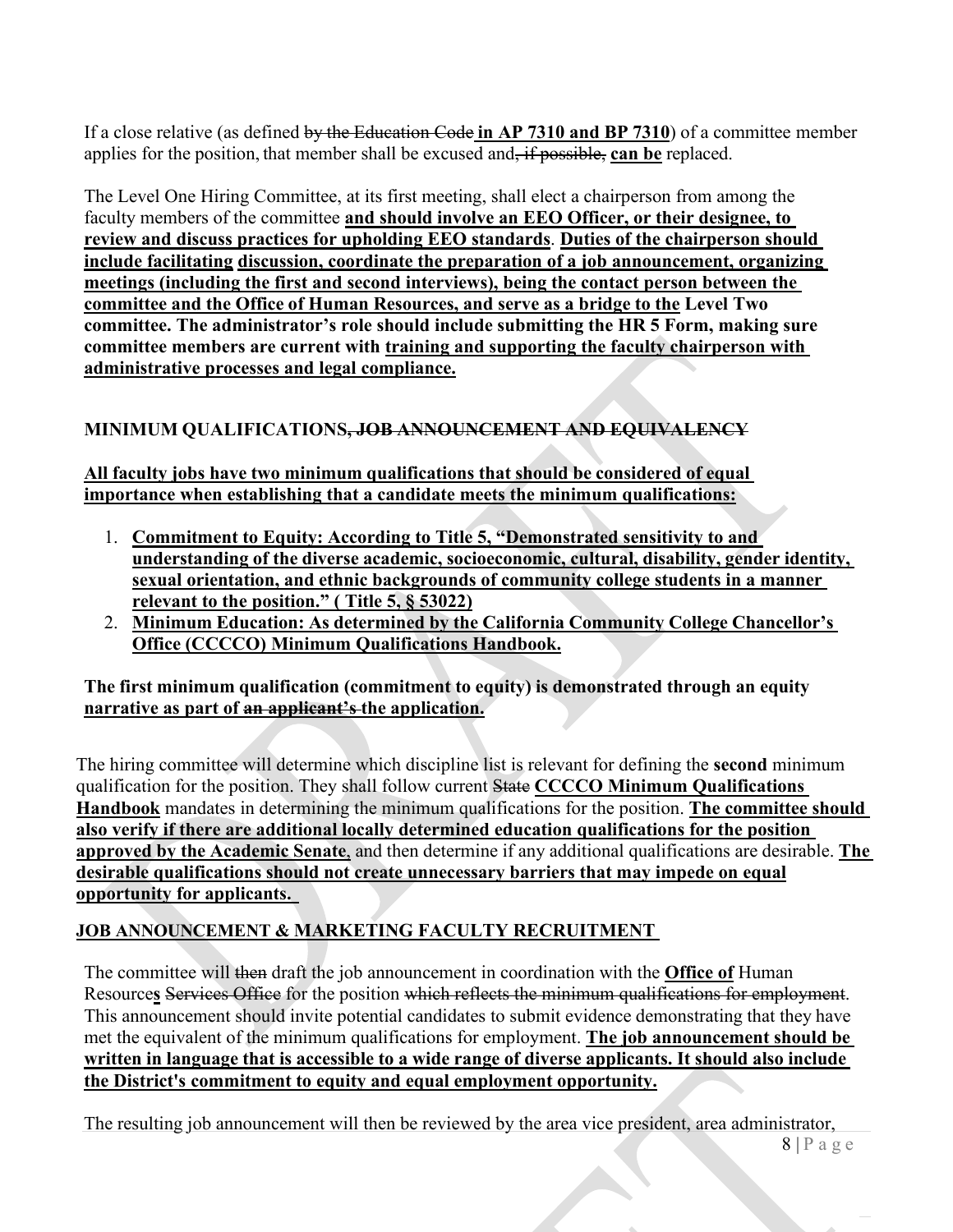and the Dean of Human Resource Services who also serves as the College District's Equal Employment Opportunity Officer or his/her **their** designee prior to distribution. **These reviewers should ensure that nothing in the job announcement creates unnecessary barriers that may impede equal opportunity for applications and that the District's commitment to equity and equal employment is maintained throughout (Title 5, § 53022).** If any changes are suggested, such changes will be taken to the Level One Hiring Committee for discussion and approval.

A subcommittee of the Academic Senate will rule on any questions regarding equivalence, following the College District's equivalence criteria. (See the College District's policy on equivalence.)

**The job announcement will be posted for at least six weeks, except for emergency hires, and should be advertised in a variety of diverse publications to attract a wide range of applicants. As stated in Title 5, § 53021 (a), "community college districts shall actively recruit from both within and outside the district work force to attract qualified and equity-minded applicants for all vacancies." The job announcement, according to** Title 5, § 53001 (c)(2), **requires "updating job descriptions and/or job announcements to reflect accurately the knowledge, skills and abilities of the position, including a commitment to equity." Advertising should be done through various mediums, professional networks, District social media platforms, and supported by faculty who know the faculty service area needing to be filled. The hiring committee chair or area administrator are encouraged to work with the Office of Human Resources to seek assistance and funding for advertising for jobs in publications to help draw a diverse pool of candidates to the faculty position.**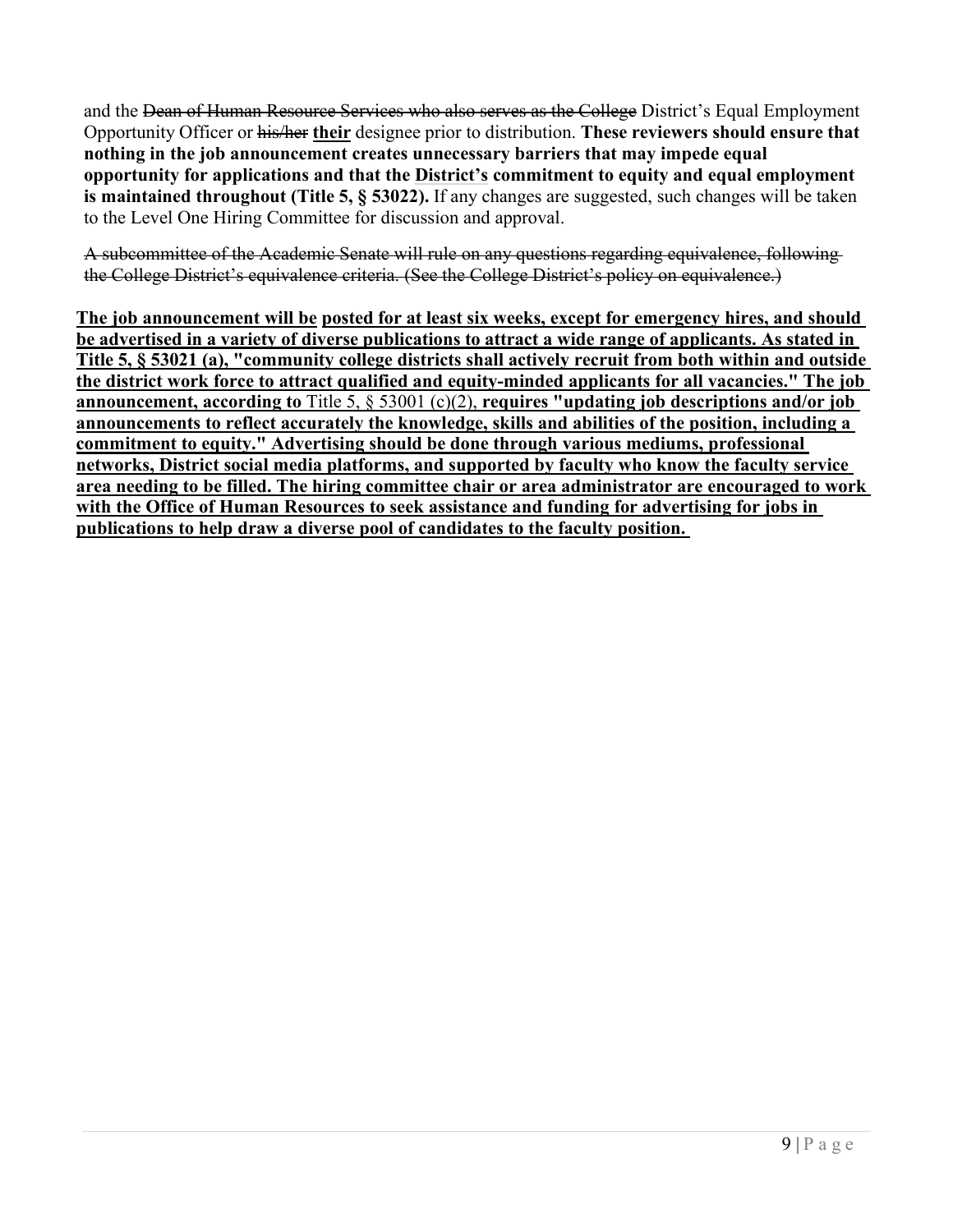#### **HUMAN RESOURCE SERVICES OFFICE AND EQUAL EMPLOYMENT OPPORTUNITY OFFICER RESPONSIBILITY**

The College District's Human Resource Services Office and Equal Employment Opportunity Officer or his/her designee will monitor the entire process as nonvoting members of the committee to insure compliance with all relevant federal and State applicable laws and the College District's regulations. Human Resource Services Office will keep all relevant records for a period of three years for the purpose of verifying the equity of the selection procedures.

#### **EQUAL EMPLOYMENT OPPORTUNITY PLAN**

It is the responsibility of the Academic Senate, the Human Resource Services Office, the Equal Employment Opportunity Officer and the administration to jointly design procedures that insure the participants in the selection process are knowledgeable about applicable federal and State law and the equal employment opportunity goals and procedures of the College District. This training is to familiarize the participants with the binding legal constraints the institution works under, as well as suggest a variety of approaches to meeting the requirements of quality hiring and equal employmentopportunity.

Since equal employment opportunity works best when it increases the number of qualified applicants to the College District, it is imperative that there be enough time to extend the deadline for each position, if deemed necessary. This underscores the need for early position identification and announcement. It also requires the suggestions of the Equal Employment Opportunity Officer or his/her designee in reviewing the composition and size of the committee (which should include members with diverse perspectives). The Equal Employment Opportunity Officer shall serve as a consultant on College District regulations and federal and state applicable laws and be responsible for the application of equal employment opportunity policies and procedures.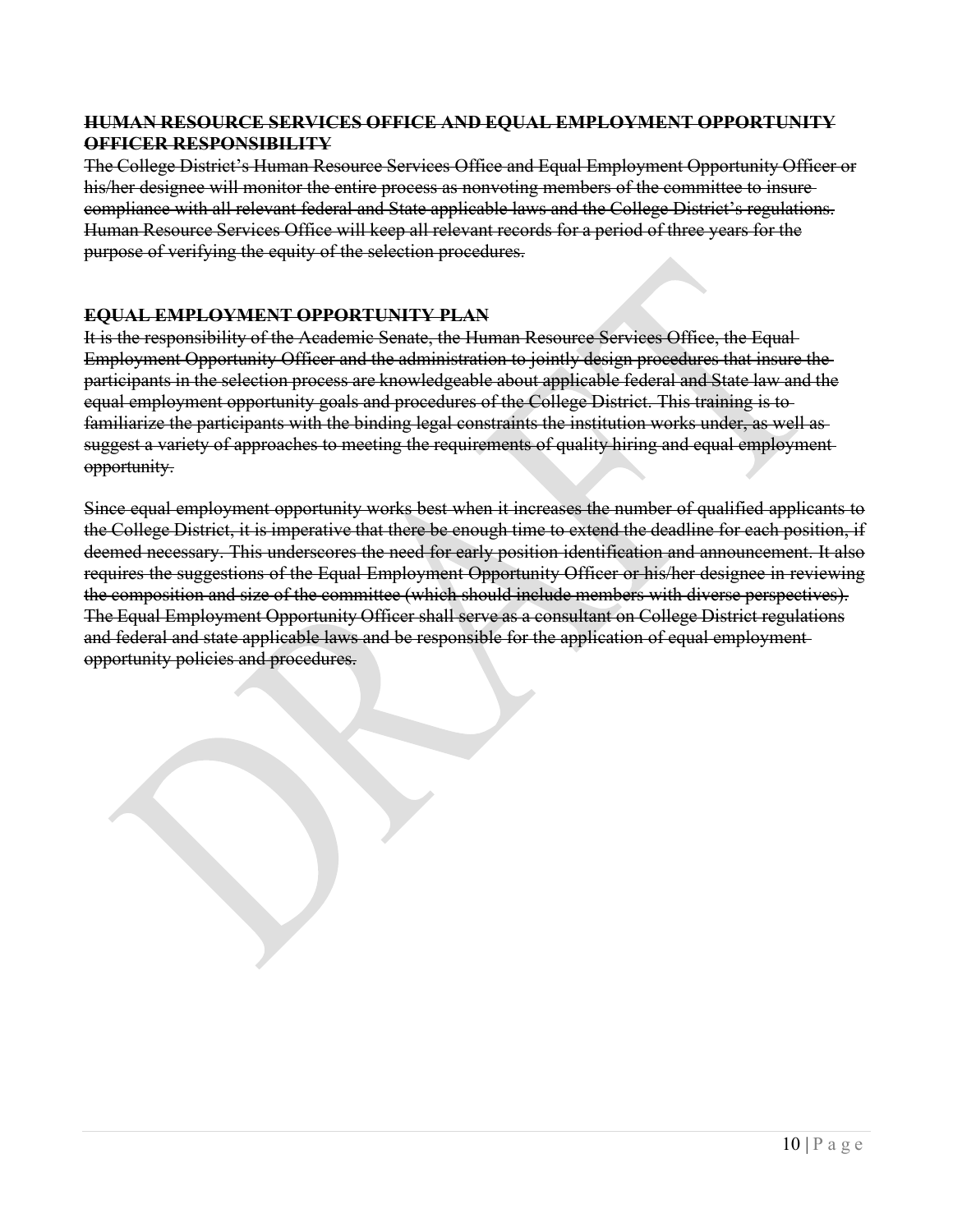# **INTERVIEW SELECTION PROCEDURES**

#### <span id="page-10-1"></span><span id="page-10-0"></span>**APPLICATION REVIEW**

The Level One Hiring Committee will meet to develop the rating system it will use to evaluate the applications submitted. The rating criteria will be forwarded to the Equal Employment Opportunity Officer or his/her **their** designee to review for job relatedness, **bias, and equity to ensure equal employment opportunity.**

The Dean of Human Resource Services, or their designee, who serves as the Equal Employment Opportunity Officer along with the Level One Hiring Committee chair, shall determine the adequacy **and diversity** of the employment pool based on all applications received and will determine whether or not to extend the application deadline **(Title 5, § 53023 (c, d))**.

All applications shall be received and initially screened for **to verify** the **complete submission of application materials and especially for both** minimum qualifications by the College District's **Office of** Human Resources Services Office. All completed applications shall be categorized as either having clearly met **submitted evidence for both** minimum qualifications or as being unclear as to having met **submitted sufficient evidence for either** minimum qualifications. All complete applications will be made available to the Level One Hiring Committee. Level One Hiring Committees shall make finaldetermination as to whether applicants meet the desired qualifications, including minimum qualifications and, where appropriate equivalency.

Only the members of the Level One Hiring Committee who have participated in the entire paper screening process will rate the applicants and determine the number to be interviewed. The Level One Hiring Committee, in consultation with the Equal Employment Opportunity Officer or his/her designee, will determine the number of applicants to be interviewed. The committee may select candidates to interviewor recommend either to extend the deadline for application or not to fill the position at that time.

**Level One Hiring Committees, prior to considering desired qualifications, should first screen all candidates to see if they meet the first minimum qualification (commitment to equity) by considering the equity narrative and other relevant documents. The Level One Hiring Committee should consider the Equivalency request process when it is unclear if the candidate has met the second minimum education qualification.**

#### **EQUIVALENCY**

*Academic Senate***'s Equivalency Committee** *will rule on any questions regarding equivalence, following the College District's equivalence criteria***, which is found in AP 7211. The role of the Equivalency Committee is to make determinations on the second minimum qualification, which is the minimum education required for the position. Additional information and resources on the equivalency process may be found on the District's Human Resources webpage.**

*Level One Hiring Committees shall* **use the rating system they developed** make final determination **to evaluate the applicants' entire application packet**. *as to whether applicants meet the desired qualifications. Only the members of the Level One Hiring Committee who have participated in the entire paper* **application** *screening process will rate the applicants and determine the number to be interviewed*.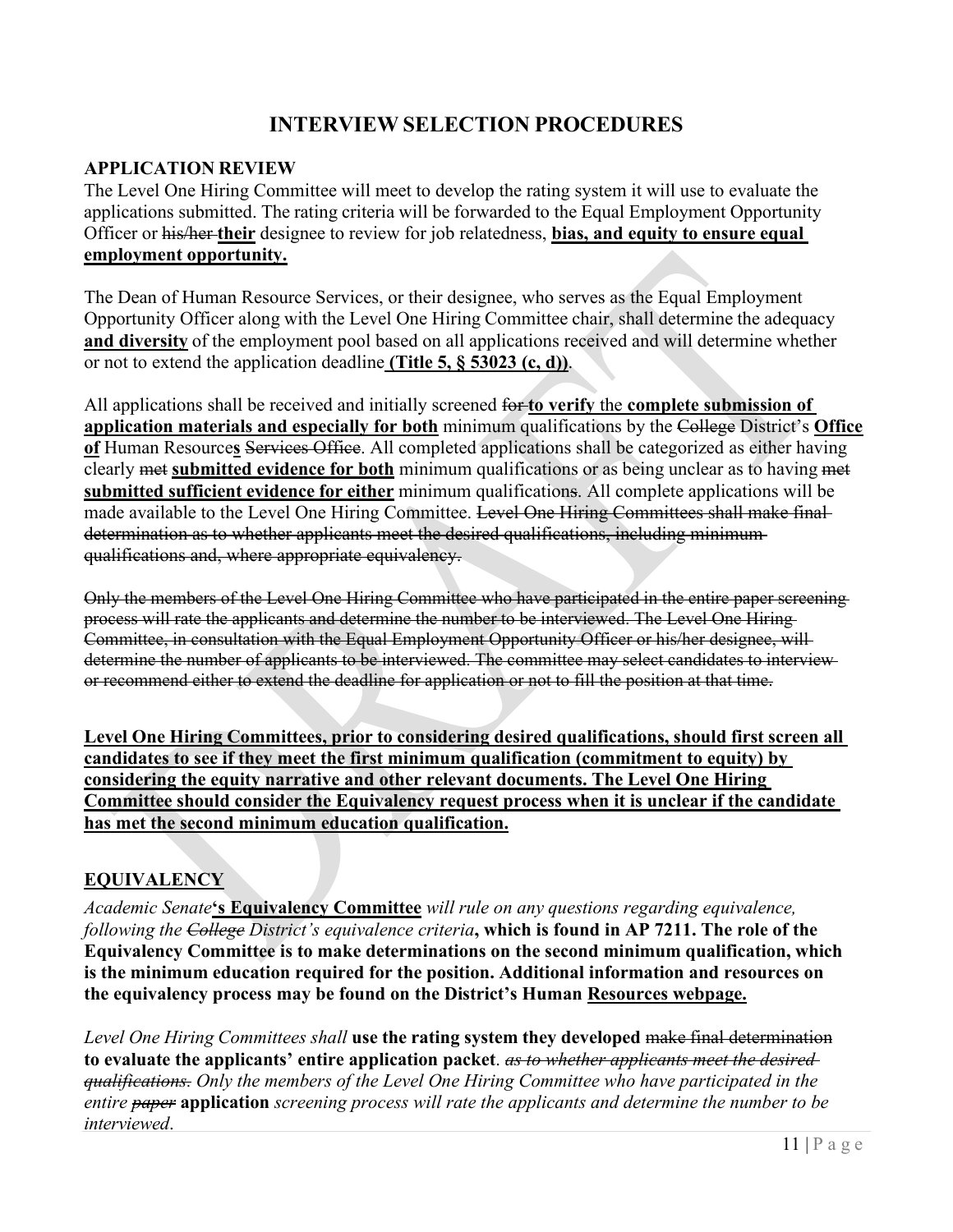**According to Title 5 52023 (d), "The composition of the qualified applicant pool shall be reviewed and compared to the composition of the initial applicant pool. If the EEO Officer or designee finds that the composition of the qualified applicant pool may have been influenced by factors that are not job related, appropriate action shall be taken."** *The Level One Hiring Committee, in consultation with the Equal Employment Opportunity Officer, or his/her* **their** *designee, will determine the number of applicants to be interviewed* **and will consider the representation of monitored groups**. **It is recommended that there be at least ten to twelve potential candidates selected for interviews, eight to ten with two alternates, when possible**. *The committee may select candidates to interview or recommend either to extend the deadline for application or not to fill the position at that time*.

**In efforts to "grow our own" professorate, Level One hiring committees should interview at least 3 of the district adjunct members whose submitted application meets both minimum qualifications and are evaluated meeting the desirables of the position. If by offering an interview to local adjunct candidates results in not giving an interview to an outside candidate(s) who would have otherwise been interviewed, then the total number of interviews will be increased by that number.**

<span id="page-11-0"></span>**The committee should make a final decision about offering candidates an interactive video/ telephone conference if they are unable to attend an in-person interview and inform the Office of Human Resources.**

**The chair of the Level One Committee will submit to the Office of Human Resources a list of candidates to interview, along with the dates and times for interviews, and the teaching demonstration prompt. Hiring Committees should also submit a list of a recommended two alternate candidates to the Office of Human Resources, in the case that the candidates selected for an interview decline. Whenever possible, alternates should be informed that they are on the alternate list.**

**The Office of Human Resources should contact to schedule interviews for all those invited to interview and will inform committee members of the interview schedule with no less than five working days prior notice.** 

#### **INTERVIEW CRITERIA**

Questions for the interview (along with an appropriate and equitable follow–up question format) and a rating system will be devised by the committee and reviewed by the Equal Employment Opportunity Officer **or their designee**. It is the responsibility the Equal Employment Opportunity Officer or his/her **their** designee to provide the members of the Level One Hiring Committee with adequate guidance and instruction prior to interviews, so that all voting members of the Level One Hiring Committee may knowledgeably rate and rank candidates. **Level One Hiring Committees should strive to create interview questions that allow interviewees to demonstrate desirable qualifications, while avoiding questions that might create barriers for fair and equal opportunity. Level One Hiring Committees should read EEO script before beginning interviews, decide how much time interviewees are allowed to review questions, and should make sure that their decision allows all interviewees equal time to review questions.**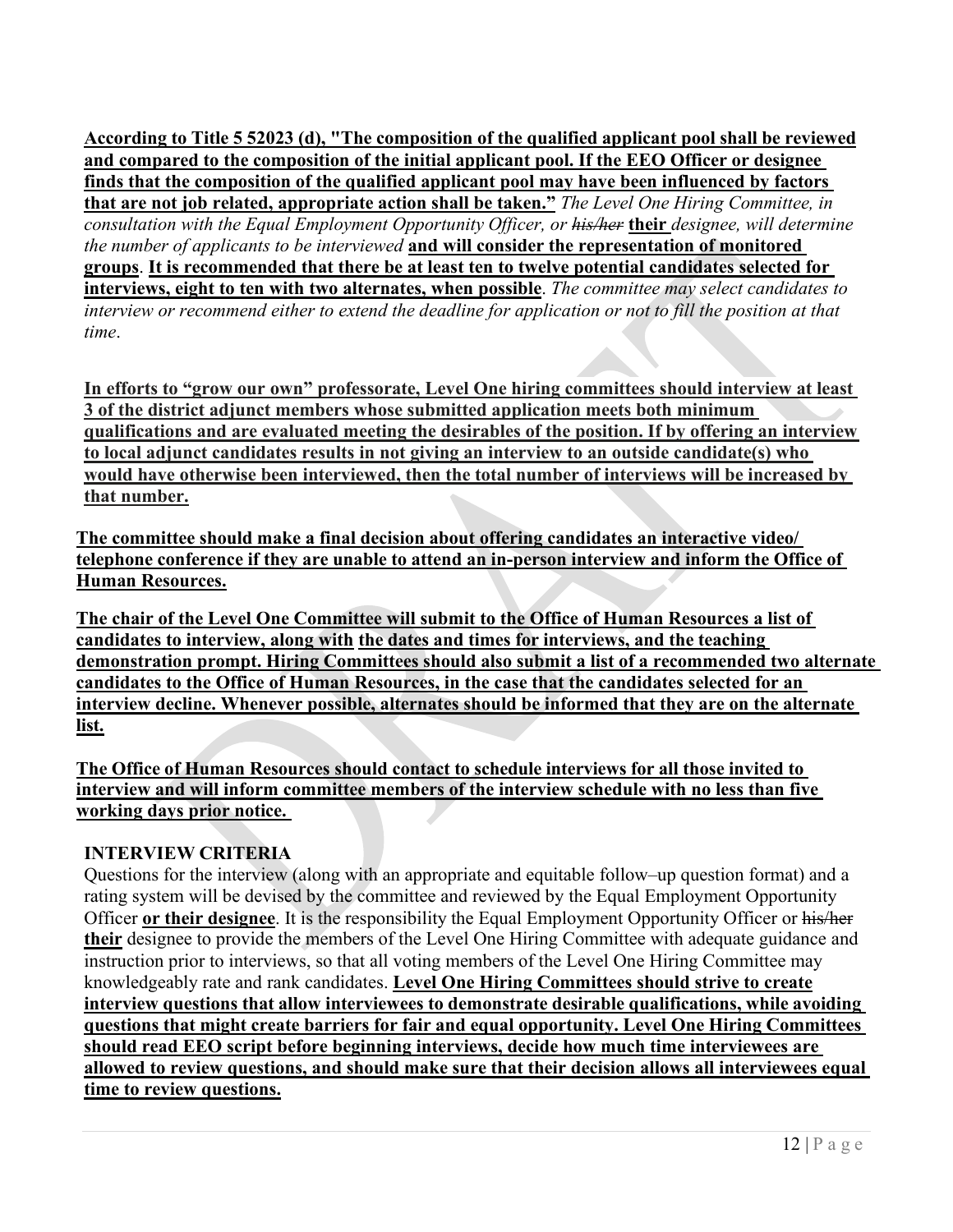All Level One Hiring Committee members should attend all interviews and be punctual. If a member misses any interviews, s/he **they** shall not participate in the final ranking procedure.

#### <span id="page-12-0"></span>**TEACHING DEMONSTRATION**

All interview candidates will be required to give a minimum 15–minute teaching (or counseling) demonstration which is appropriate to their discipline. The Level One Hiring Committee will determine the maximum time for this demonstration. All candidates will be informed of the teaching (or counseling) demonstration topic(s) when invited to interview. **Whenever possible, this teaching demonstration shall be for an audience of College of the Sequoias students. Feedback should be collected from students and should be considered when selecting final candidates.**

The Level One Hiring Committee may also choose to require a written assignment to go with the teaching/counseling demonstration.

#### <span id="page-12-1"></span>**CANDIDATE TOUR OF CAMPUS**

Whenever possible, a department member who is not serving on the Level One Hiring Committee, **or a COS faculty member from a different department,** shall take each candidate on a tour of the campus, preferably before the interviews begin. **The Office of Human Resources Office and cochairs ensure that the candidate is welcomed upon arrival to campus, provided a parking pass, campus map, and other information as warranted.**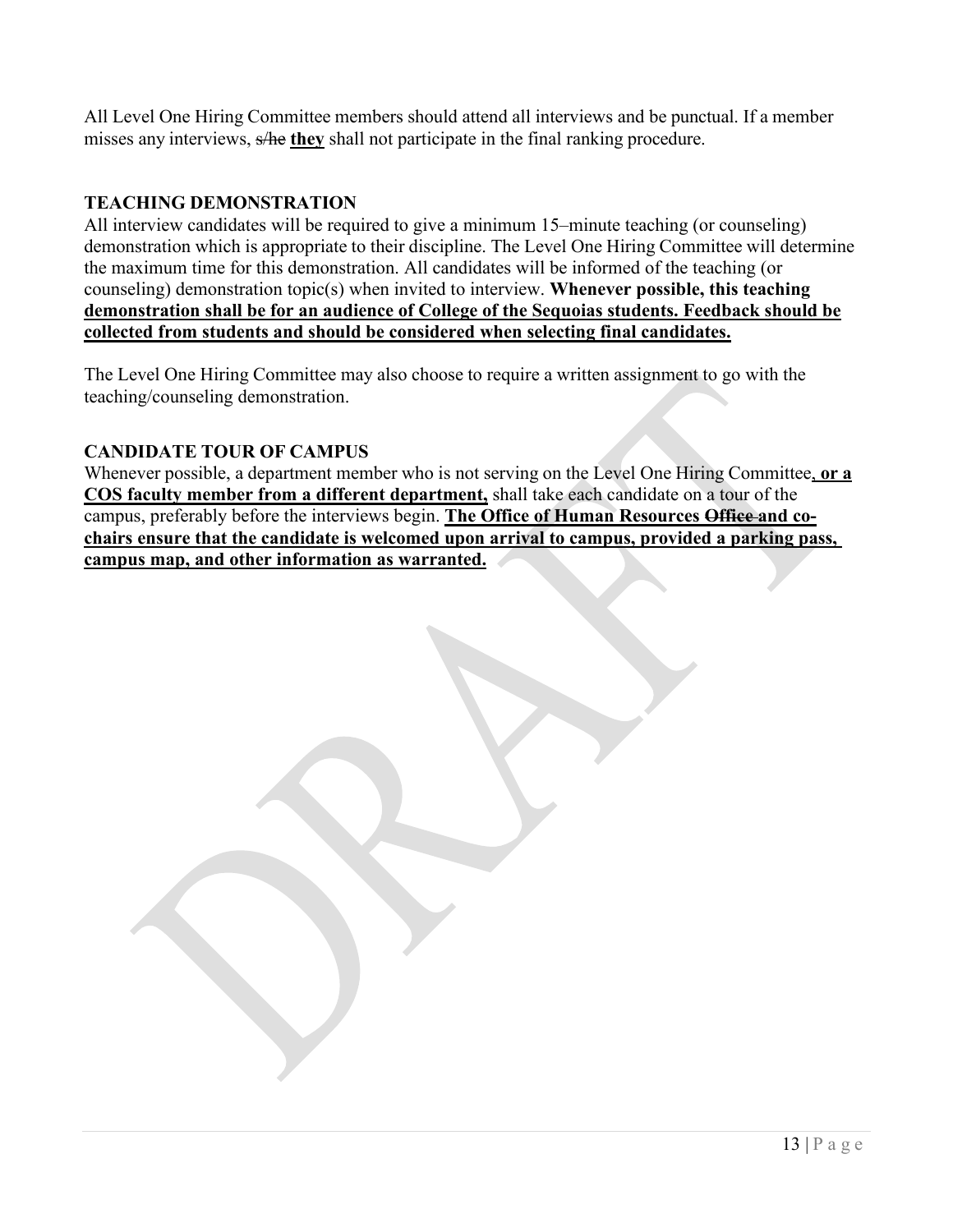#### **ADVANCING THE SELECTION OF FINAL CANDIDATES TO THE LEVEL TWO COMMITTEE**

#### <span id="page-13-0"></span>**POLICY**

Hiring new faculty shall represent the culmination of a cooperative process involving decisions made by two separate committees; first, by the Level One Hiring Committee (Division/Department interview screening and interview committee) and secondly, by the Level Two Committee (Superintendent/President's committee). Neither committee is charged with the complete task of hiring new faculty; rather, they perform complementary roles.

Responsibility for screening and selecting a short list of candidates for each position shall reside with the Level One Committee.

The College District's Superintendent/President has the responsibility of conducting final interviews, and forwarding one candidate to the COS Board of Trustees with a recommendation for hiring. The Superintendent/President will make the selection of the final candidate after conferring with the Level Two Committee members who participated in and witnessed the final interview.

#### <span id="page-13-1"></span>**PROCEDURES**

- 1. **After observing all interviews,** T**t**he Level One Hiring Committee shall evaluate the candidates according to previously agreed upon criteria, using scores from interviews and, if necessary, the paper screening score sheets. Level One Committees are encouraged to consider the strengths of the candidates in these areas as possible criteria for evaluation:
	- Teaching/counseling ability and potential
	- Communication skills
	- Subject area knowledge and ability
	- Commitment to professional growth
	- Ability to contribute to the college
	- Sensitivity **Responsive** to and understanding of diverse student populations
	- Ability to contribute to student retention
	- Interest in serving the larger community
	- **Service in shared governance and campus involvement**
- 2. The Level One Hiring Committee will identify the candidates who most closely meet the needs of the College District. The committee will diligently attempt to select enough candidates for final consideration so that three candidates will be available for the last position filled (e.g., three candidates for one position, four candidates for two positions, and so on). However, if the Level One Committee deems that fewer than three candidates for a position are of clearly superiorquality qualified, it may send forward to the Level Two Committee a shortened list of candidates. This list will contain enough names to ensure that two candidates will be available for the last position filled (e.g., two candidates for one position, three candidates for two positions, and so on). If the Level One Committee elects to send a shortened list forward that shortened list must be accompanied by a written explanation of the reason(s) for the shortened list. The Superintendent/President may accept the list, or s/he **they** will notify the Level One Committee of the decision to extend the process **within three to five working days**.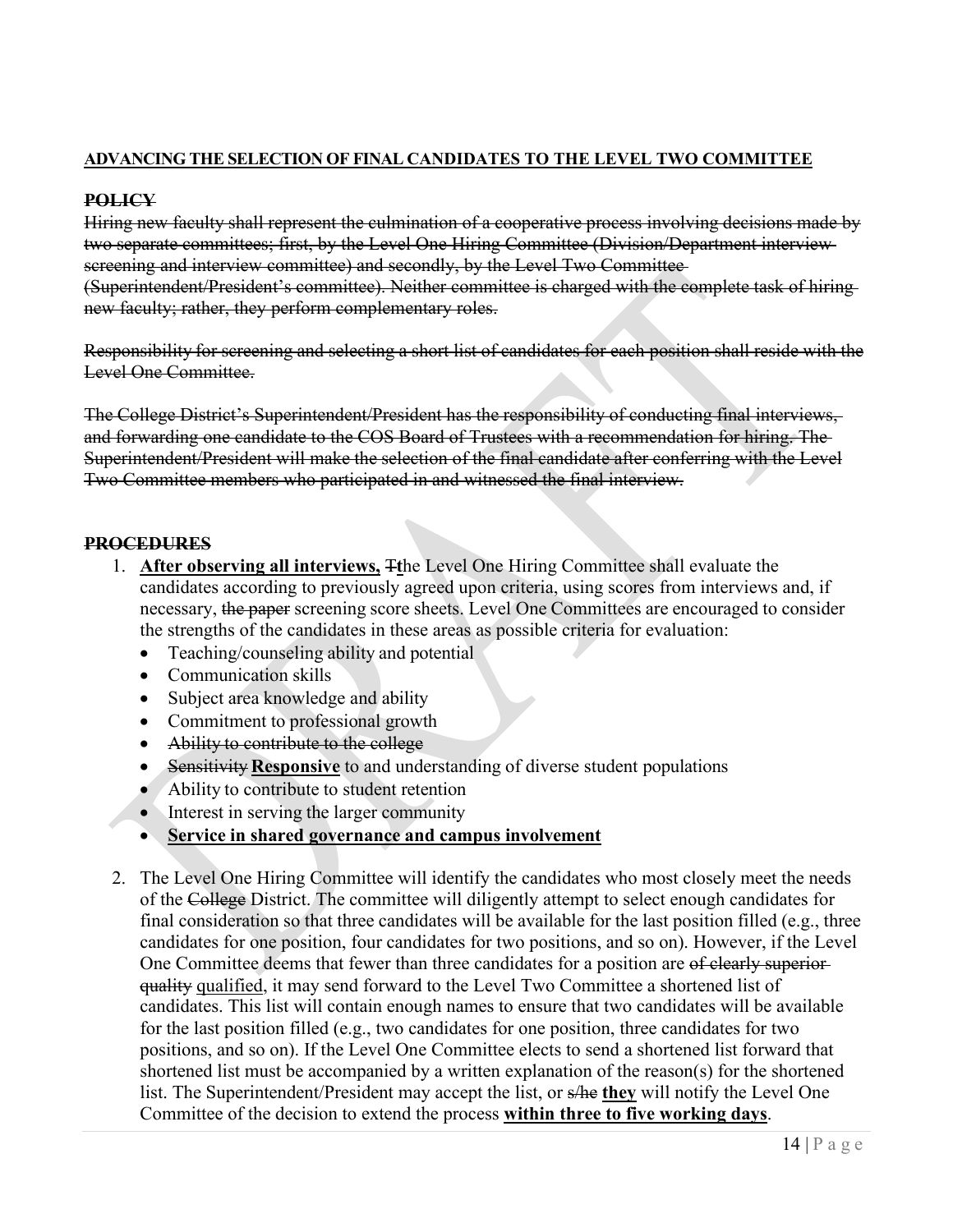- 3. In exceptional cases, despite every effort to recruit a number of qualified applicants, only one candidate might emerge from the screening or initial interview stages who meet the minimum and desired qualifications. In such a case, the Level One Hiring Committee will confer with the **Office of** Human Resources Services Office to determine whether a list of a single candidate may be submitted for an interview with the Level Two Hiring Committee. Such a list would be accompanied by a written rationale prepared by the Level One Hiring Committee in conjunction with the **Office of** Human Resource**s** Services Office that would explain the exceptional circumstances regarding the filling of the position. In the event that a single candidate is advanced for an interview with the Level Two Hiring Committee, the Superintendent/President will decide within **three to** five (5) working days whether to proceed with an interview or to refer the matter back to the Level One hiring Committee, which must respond within five (5) working days of receipt of the Superintendent/President's communication.
- 4. The Level One Committee **chair** shall not rank the list of candidates that it submits **in a Team Report to the Office of Human Services.** to the Level Two Committee. The assumption shall be that a Level One Committee shall not forward the name of any candidate that it would not want to be hired. However, during discussion by the Level Two Committee, the Chair of the Level One Committee may inform the Superintendent/President and other members of the Level Two committee of the Level One Committee's preference.
- 5. The appropriate Vice-Superintendent/President, or his/her designee, or the Human Resource-Services Office will check the references of all final candidates before the Level Two interviews, if possible. All references checked shall be documented using forms provided by Human Resource Services Office.
- 6. **There should be at least three to five working days between Level-One and Level-Two Interviews whenever possible and out–of–state candidates (or candidates who travel more than 350 miles to be interviewed should be considered to receive a subsequent interview with the Level Two Committee during their initial visit to COS. This is intended to eliminate the need for multiple trips to the College District for separate interviews.**

#### **Level Two Hiring Committee**

*The College District's Superintendent/President has the responsibility of conducting final interviews, and forwarding one candidate to the COS Board of Trustees with a recommendation for hiring. The Superintendent/President will make the selection of the final candidate after conferring with the Level Two Committee members who participated in and witnessed the final interview.*

- 1. The Level Two Committee shall consist of:
	- a. The Superintendent/President or his/her **their** designee
	- b. The appropriate Vice President or his/her **their** designee
	- c. The area Dean or area administrator
	- d. **Other administrators as appropriate (for example, the provost of a hire for a particular site)**
	- e. The chair of the Level One Hiring Committee
	- f. A second faculty member of the Level One Committee, **whenever possible**
	- g. **The Equal Employment Opportunity Officer or their appropriately trained designee. This person is a non-voting member who will participate in the deliberations after the interviews, with the possibility of participating in the interviews.**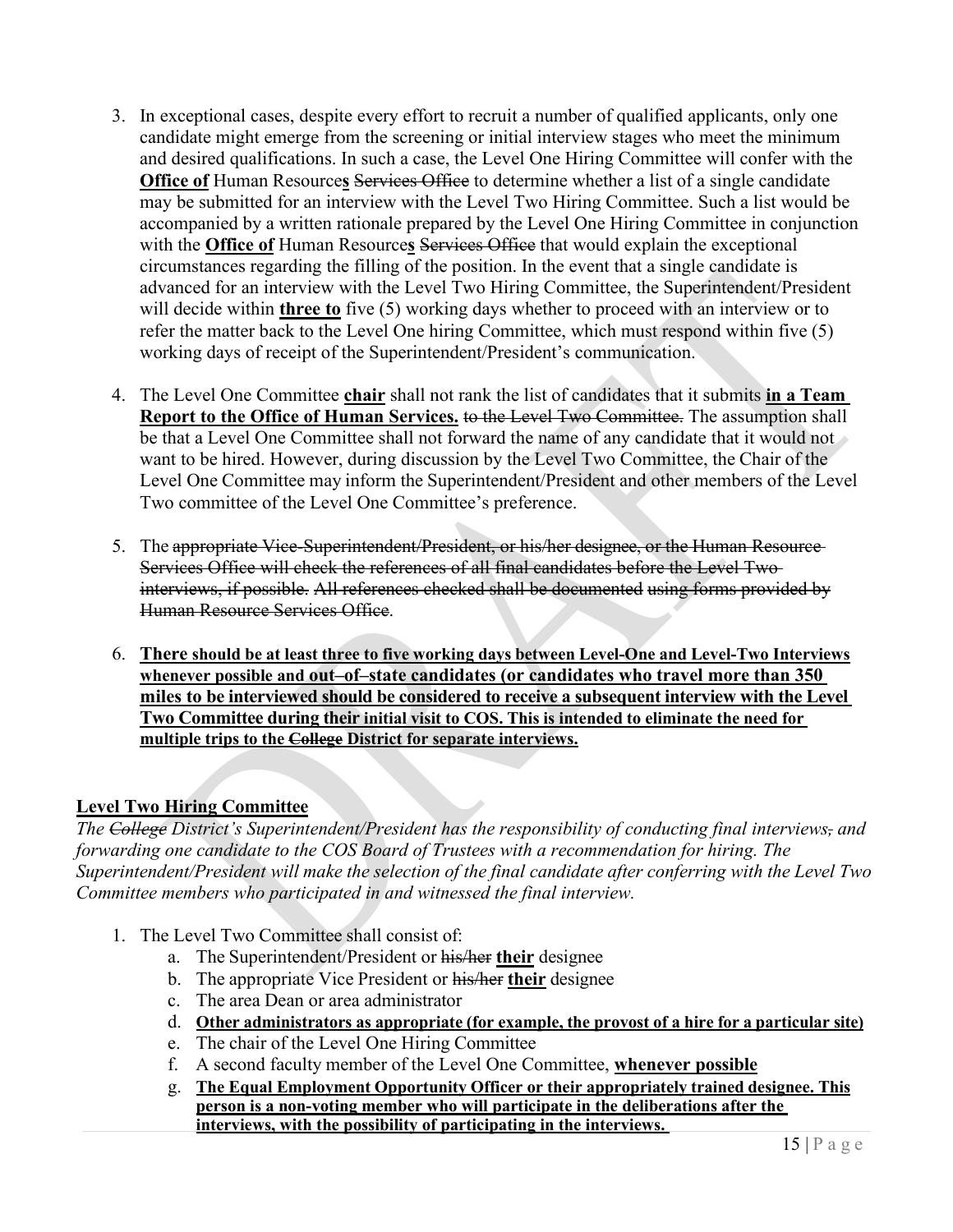- 2. The Superintendent/President will be responsible for making certain that Equal Employment Opportunity guidelines are followed.
- 3. Whenever possible, out–of–state candidates (or candidates who travel more than 350 miles to be interviewed) will receive a subsequent interview with the Level Two Committee during their initial visit to COS. This is intended to eliminate the need for multiple trips to the College District for separate interviews.

#### 4. **The Level Two committee should aim for consistency and equity in the questions asked of interviewees. They should discuss an evaluation criteria prior to interviews to help guide discussion and evaluation.**

- 5. After conducting interviews of all candidates, the Level Two Committee will discuss the relative merits and qualities of each candidate **using their evaluation criteria** and make recommendations to the Superintendent/ President. Ultimately, the Superintendent/President is charged with the selection of one candidate for recommendation to the COS Board of Trustees which approves the hiring.
- **1. The Superintendent/President or their designee or the Office of Human Resources will check the references of the final candidate. Reference calls may be made on more than one finalists when the committee believes it needs more information to make a final recommendation.**
- 6. If, after interviewing the candidates sent forward by the Level One Committee, the Level Two Committee decides that none of the candidates are satisfactory to be hired, the Superintendent/President or his/her designee will confer with the other members of the Level Two Committee to extend the recruitment period so that additional candidates may be recruited.
- 7. The Superintendent/President or his/her **their** designee will notify the candidates and the Level One Committee Chair of the Level Two Committee of his/her **their** final decisions.
- 8. The Superintendent/President or his/her **their** designee will recommend his/her **their** choice of candidate(s) to the COS Board of Trustees for hiring.

#### **BOARD APPROVAL**

A contract faculty position requires the approval of the College District's Board of Trustees prior to the *commencement of employment.*

#### <span id="page-15-0"></span>**ADJUNCT FACULTY HIRING PROCEDURES**

Adjunct hiring procedures should adhere to the full–time faculty hiring procedures *as far as is practicable*. At a minimum:

- 1. **Committee members should still have completed mandated training prior to serving on the hiring committee**
- 2. **Candidates must meet both minimum qualifications**
- 3. **Rating sheets should be used to ensure fair interview questions**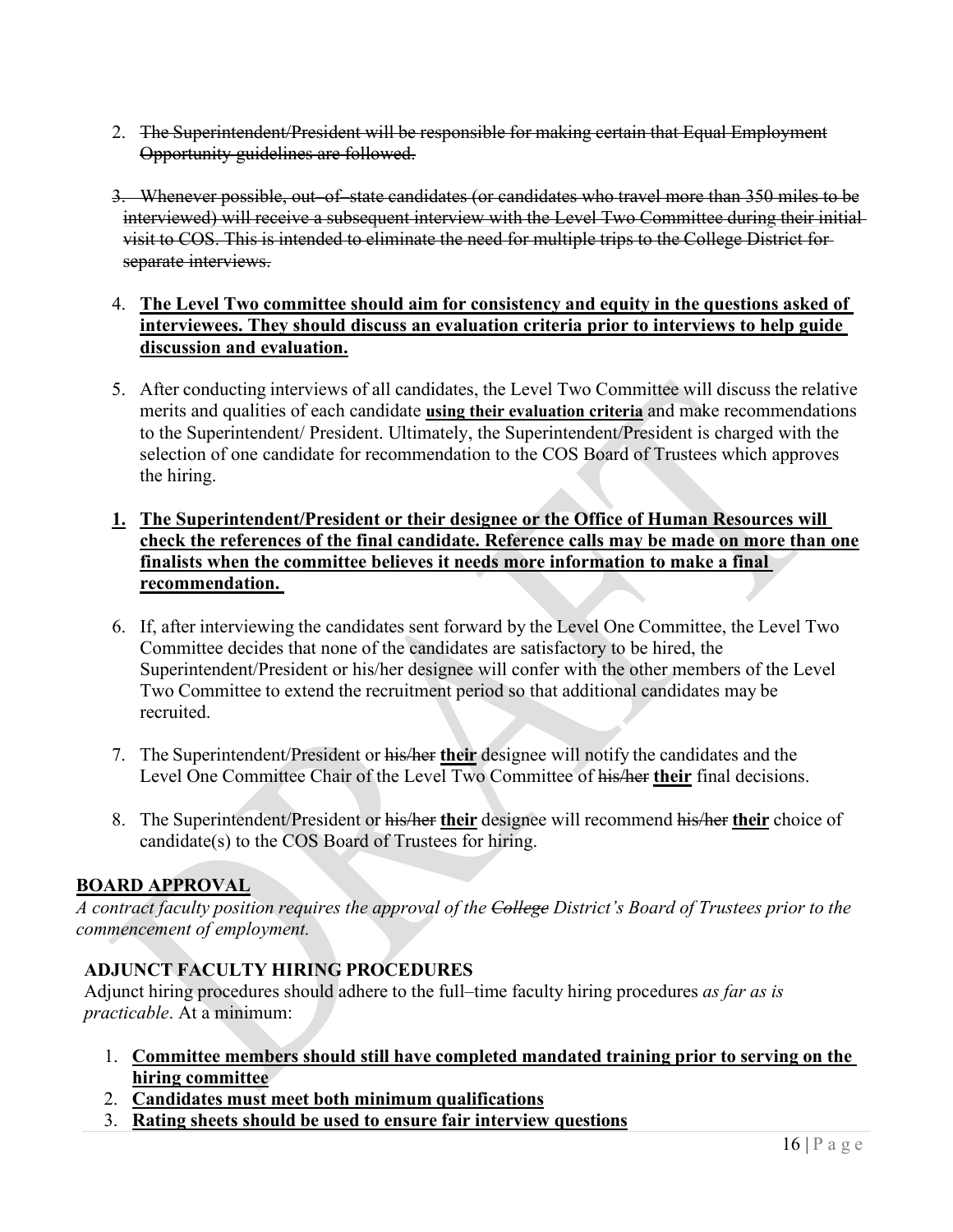The Level One Committee chooses the candidate and forwards the name to the appropriate vice president or his/her **their** designee for final approval.

#### **Temporary Full Time Faculty Positions**

**Non-emergency temporary full time faculty positions should adhere to normal faculty hiring procedures as far as it is practicable.**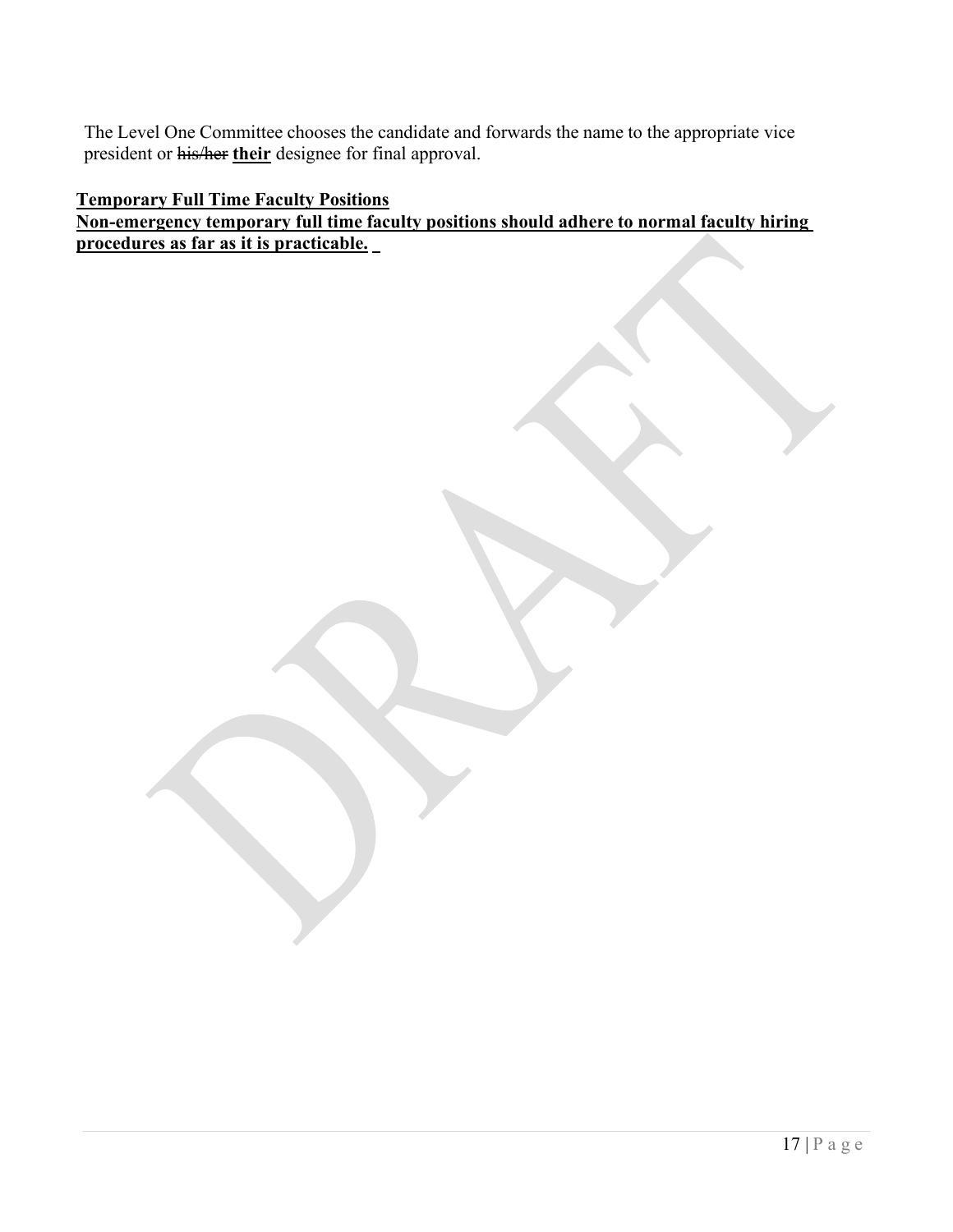# **Emergency Hiring of Temporary and Adjunct Faculty Positions**

#### <span id="page-17-1"></span><span id="page-17-0"></span>**POLICY**

In the event that a need for a temporary faculty (a 75 percent or greater teaching/work load) arises with too little time (which shall be defined as a period of 30 working days or less) to conduct a full hiring process, the hiring procedures described below may be employed.

All **full-time** faculty hired under this emergency clause must still meet **both** minimum qualifications, or must have been granted equivalency prior to the interview stage **for the second minimum qualification**, and must have submitted a full **complete** application with the **Office of** Human Resource**s** Services Office.

All candidates hired under these emergency conditions will only be offered one–semester or one–year temporary contracts. The State Education Code (§ 87481) gives direction on the legal use of temporary full–time faculty. This hiring policy should be used in compliance with the State Education Code.

In the event that a need for an adjunct faculty (74 percent and under) arises with too little time (which shall be defined as a period of 30 working days or less) to conduct a full hiring process, the hiring procedures described below may be employed.

#### <span id="page-17-2"></span>**PROCEDURES**

- 1. The Division Chair or his/her **their** designated faculty member within the division, and the appropriate area administrator will confer with **Office of** Human Resource**s** Services Office to determine if the applicant(s) meet minimum qualifications and will decide whether additional advertising needs to take place.
- 2. Emergency hiring of both Temporary and Adjunct faculty may be accomplished by an abbreviated version of the full–time hiring policies and procedures. Interviews may be offered only to qualified candidates who have submitted a completed application package to **Office of** Human Resource**s** Services Office.
- 3. In the absence of the Division Chair or his/her **their** designee, the appropriate area administrator will have at least one faculty member from the division serve on the interview committee. The adjunct/temporary faculty hired on an emergency basis will be required to gothrough the full hiring process before the ensuing contract period. If minimum qualifications are not met, the individual may not be interviewed until s/he has **they have** been granted equivalency.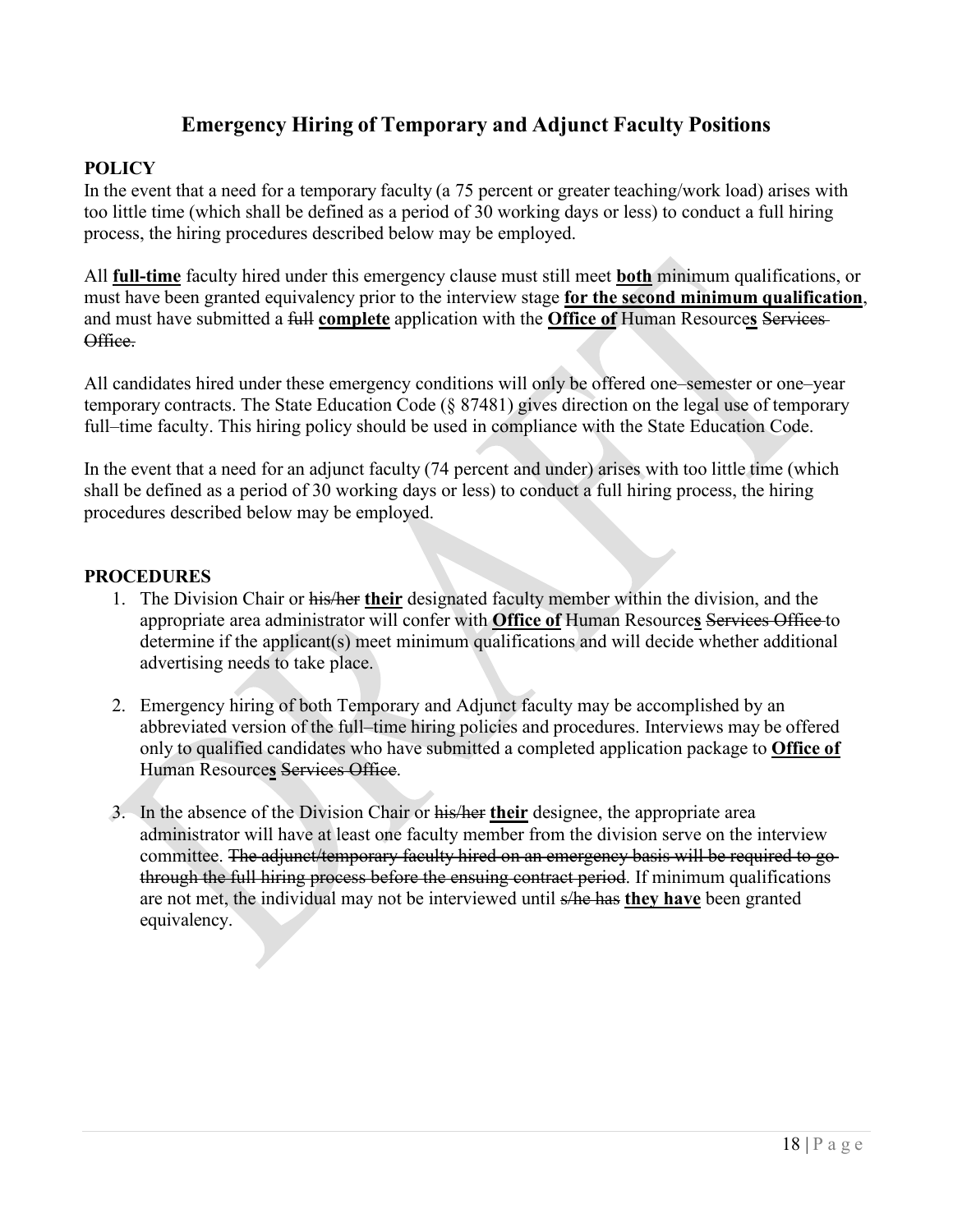# **FULL-TIME HIRING CHECKLIST**

| <b>Task</b>                                            | <b>Responsible</b>       | Recommended                 |
|--------------------------------------------------------|--------------------------|-----------------------------|
|                                                        | <b>Parties</b>           | <b>Deadlines</b>            |
| <b>IC Ranking</b>                                      | <b>Division Chairs</b>   | October                     |
| <b>Based on September Program</b>                      | and Area                 |                             |
| <b>Review Reports</b>                                  | <b>Administrators</b>    |                             |
| <b>Announcement of Approved Positions</b>              | <b>Vice President of</b> | <b>November</b>             |
|                                                        | <b>Academic Services</b> |                             |
| <b>Submission of HR-5 Form to HR</b>                   | <u>Area</u>              | <b>December</b>             |
|                                                        | Administrator            |                             |
| <b>Formation of the Level One Committee</b>            | <b>Level 1 Committee</b> | <b>December</b>             |
| <b>According to Division by-laws</b>                   | Chair                    |                             |
| <b>Faculty Committee Chair</b>                         |                          |                             |
| identified                                             |                          |                             |
| A list of the committee members                        |                          |                             |
| should be submitted to HR                              |                          |                             |
| <b>EEO Mandated Training</b>                           | <b>HR</b>                | <b>December</b> (HR         |
| HR will inform the committee                           | <b>Level 1 Committee</b> | informs)                    |
| chair and area administrator of who                    | <b>Members</b>           | <b>January (completion)</b> |
| needs EEO training                                     |                          |                             |
| <b>Sign confidentiality agreements</b>                 |                          |                             |
| <b>Creation of Job Announcement</b>                    | <b>Level 1 Committee</b> | <b>December/January</b>     |
| <b>Level One Committee creates the</b>                 | <b>Members</b>           |                             |
| job announcement and the EEO                           | <b>EEO Officer</b>       |                             |
| Officer, or designee, reviews for its                  |                          |                             |
| release                                                |                          |                             |
| <b>Job Advertisement</b>                               | <b>HR</b>                | <b>January/February</b>     |
| For a minimum period of six<br>$\bullet$               |                          |                             |
| weeks before application closing date                  |                          |                             |
| <b>Create Rating system (for application review)</b>   | <b>Level One</b>         | January/February            |
| and submit to HR                                       | Committee,               |                             |
| <b>Committee must agree on</b><br>$\bullet$            | <b>Committee Chair</b>   |                             |
| evaluation criteria to assess the entire               |                          |                             |
| application packet including the                       |                          |                             |
| equity narrative                                       |                          |                             |
| Decide if the job application period should be         | <b>Level 1 Chair, HR</b> | <b>February/March</b>       |
| extended                                               |                          |                             |
| In consultation with committee                         |                          |                             |
| members and the review of EEO                          |                          |                             |
| officer, or designee                                   |                          |                             |
| <b>Review applications for completeness and second</b> | HR                       | <b>February/March</b>       |
| minimum qualification before releasing to level 1      |                          |                             |
| committee                                              |                          |                             |
| Dependent upon application                             |                          |                             |
| closing date                                           |                          |                             |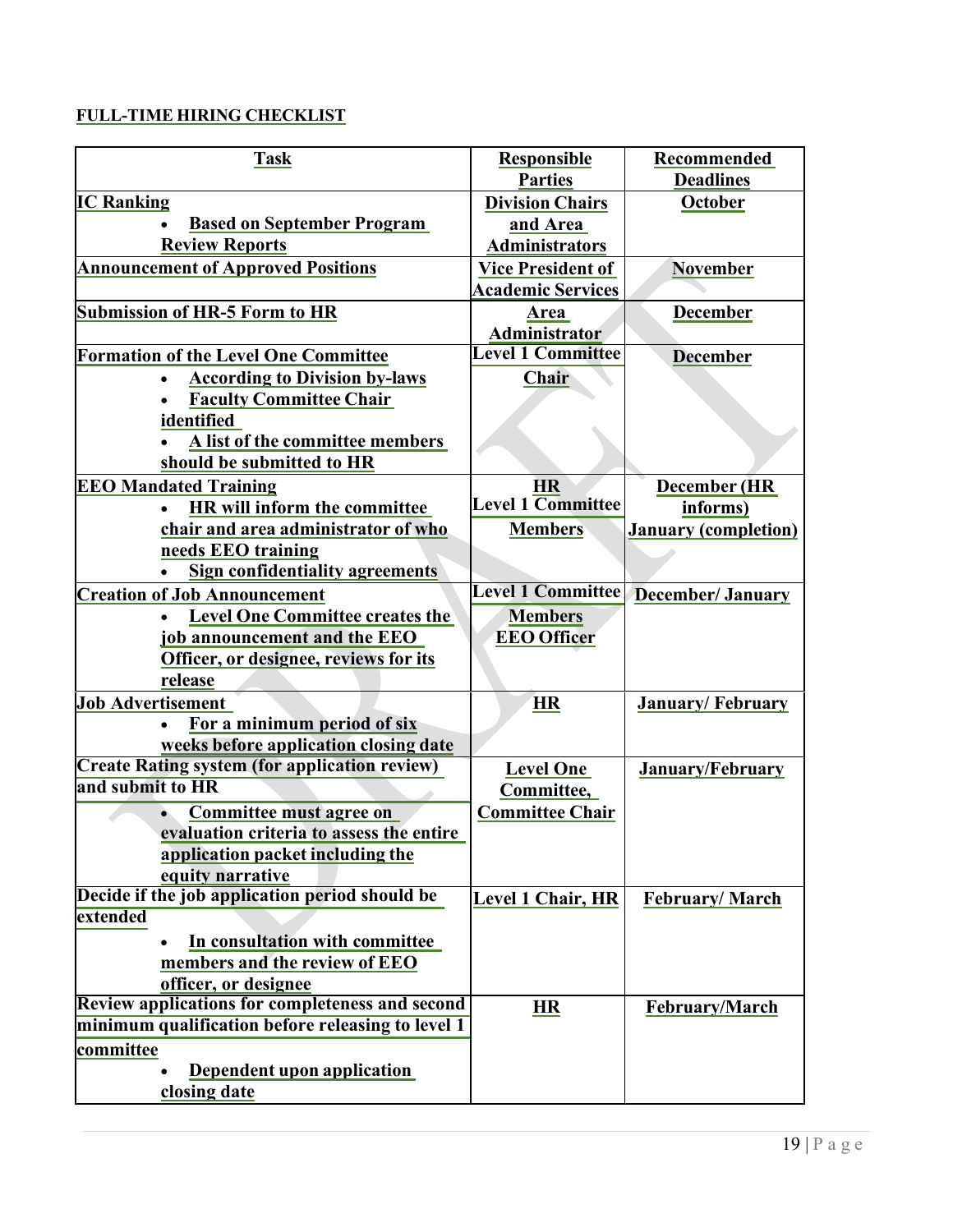| <b>Review of applications</b>                     | <b>Level 1 committee</b> | February/March           |
|---------------------------------------------------|--------------------------|--------------------------|
| Committee's initial review focuses                |                          |                          |
| on if applications meet both minimum              |                          |                          |
| qualifications before a thorough                  |                          |                          |
| review of the entire application                  |                          |                          |
| packet                                            |                          |                          |
| <b>Selection for Level 1 interviews</b>           | <b>Level 1 Committee</b> | <b>March/April</b>       |
| <b>Committees will first make sure</b>            | members                  |                          |
| applicants meet both minimum                      |                          |                          |
| qualifications before considering                 |                          |                          |
| desirable qualifications and other                |                          |                          |
| materials                                         |                          |                          |
| The ranking of applications should                |                          |                          |
| assess the entire packet with the prior           |                          |                          |
| agreed upon criteria, i.e. cover letter,          |                          |                          |
| transcripts, online application, letters          |                          |                          |
| of recommendation, etc.                           |                          |                          |
| <b>Level 1 Interview Preparation</b>              | Committee                | <b>March/Early April</b> |
| Decide on the number of                           | <b>Members</b>           |                          |
| interviewees and interview dates                  |                          |                          |
| <b>Choose whether to allow video</b>              |                          |                          |
| interviews                                        |                          |                          |
| <b>Teaching demo prompt must be</b>               |                          |                          |
| prepared for HR to send the selected              |                          |                          |
| applicants invitations at least six days          |                          |                          |
| before their interview date.                      |                          |                          |
| <b>Create Interview Questions and</b>             |                          |                          |
| rating system for interviews. Chair               |                          |                          |
| submits questions and rating systems              |                          |                          |
| to HR for EEO officer or designee for             |                          |                          |
| review                                            |                          |                          |
| <b>Level One Interviews</b>                       | <b>Level 1 Committee</b> | <b>March /April</b>      |
| <b>Committee should agree to meet</b>             | <b>Members</b>           |                          |
| slightly before first interview                   |                          |                          |
| <b>Selecting Level One Finalists</b>              | <b>Level 1 Committee</b> | March/April              |
| <b>Committees should use their rating</b>         | <b>Chair</b>             |                          |
| system to assess candidates                       |                          |                          |
| List of finalists is sent to HR in a              |                          |                          |
| <b>Team Report</b>                                |                          |                          |
| <b>Level Two Interviews</b>                       | <b>Level 2 Committee</b> | <b>March /April</b>      |
| References for one or more finalists<br>$\bullet$ | Chair                    |                          |
| will be contacted after the interview             |                          |                          |
|                                                   |                          |                          |
| <b>Job Offers</b>                                 |                          | <b>April/May</b>         |
| President/Superintendent, or their                |                          |                          |
| designee, will make job offers.                   |                          |                          |
|                                                   |                          |                          |